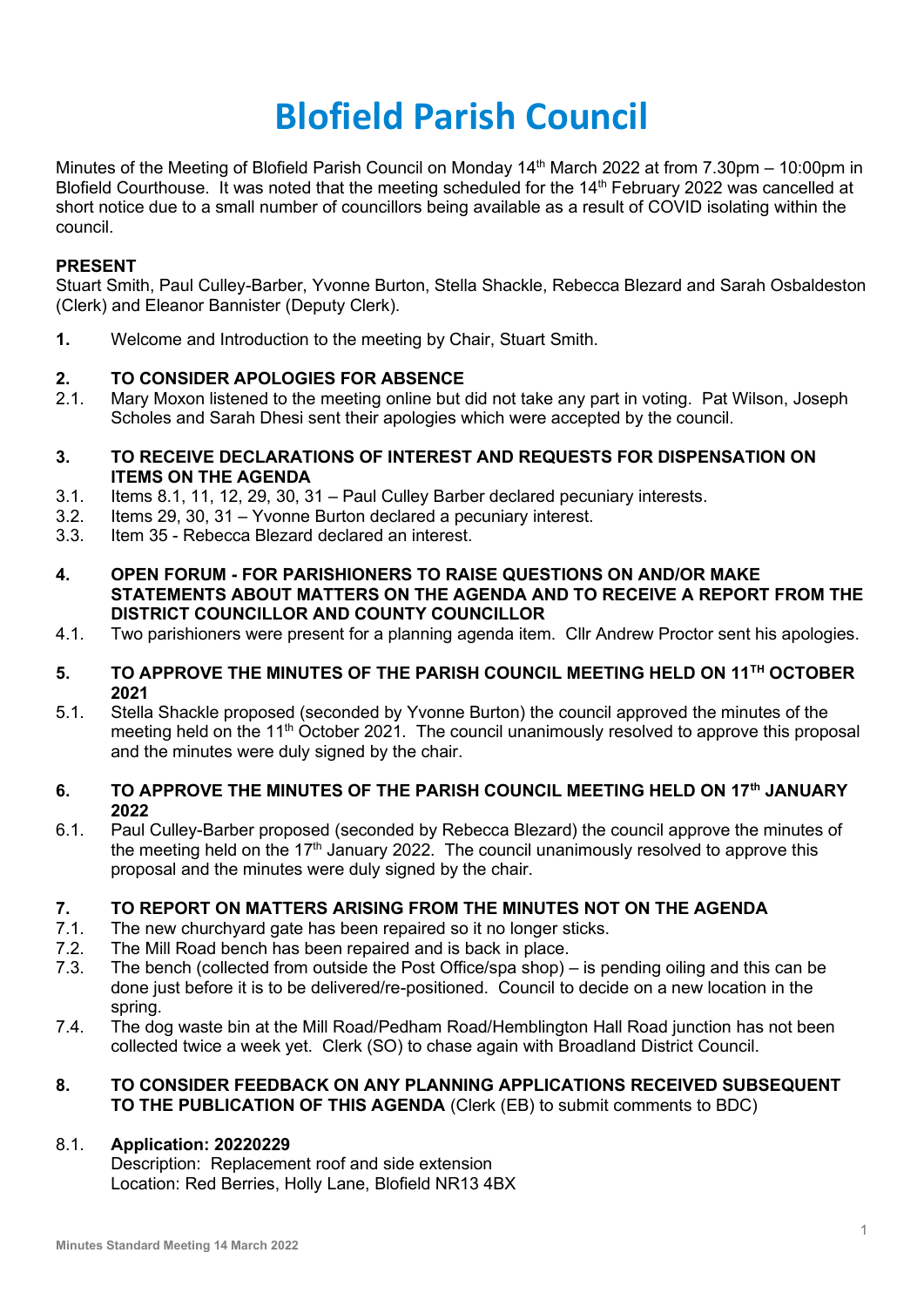*The Parish Council agreed to make no comment on this application. However, if new or additional information comes to light it would appreciate the opportunity to consider this further.* 

*A parishioner spoke and raised concerns regarding planning application 20220211.* 

#### 8.2. **Application: 20220211**

Description: single storey front extension including new garage, single and 1.5 storey side/rear extension creating annexe accommodation

Location: Aldwin, Woodbastwick Road, Blofield, Norwich, NR13 4QH

*This proposal is for a very large extension to more than double the footprint of the property on Woodbastwick Road. Moving from 3-bedroom bungalow to a 6-bedroom property comprising the original enlarged dwelling and annex offering a studio flat and 2 bedrooms.*

*The parish council object to this application with the following comments:*

- **It is contrary to the Blofield Neighbourhood Plan** HOU4 'Rural image, heights and massing'.
- **It looks as if the development will overshadow the neighbouring property to the north; a material consideration**. (If it were a single-story rear / side extension then it would be less likely to impact the neighbouring property but the fact that it is close to a two-storey side looks like it would have implications and block light.)
- **Car parking**: The plot is large enough to contain extension at the back, but the Council is unsure of the availability of car parking spaces with this increase as the house front is also extending towards the road. This is not considered to be in keeping with the area. Additionally, a hardstanding is already being created in the front garden prior to application coming to committee. Question: Is semi permeable paving being used for the car park area?
- **Drainage:** Into the existing system and soakaways is also a real concern as this was deemed impossible with the Jenkinson site.

#### 8.3. Application: 20220109

Description: Erection of a 9 Bay Building which will be used for machinery storage, hay/straw storage and livestock use Location: Land off Hall Road, Hall Road, Blofield, NR13 4DE *The Parish Council agreed to make no comment on this application. However, if new or additional information comes to light it would appreciate the opportunity to consider this further.* 

8.4. Application: 20220260

Description: Single-storey side extension Location: 6 Newstead Gardens, Blofield, NR13 4FN *The Parish Council agreed to make no comment on this application. However, if new or additional information comes to light it would appreciate the opportunity to consider this further.* 

#### **9. TO RECEIVE AN UPDATE ON THE DAWSONS WAY PLANNING APPLICATION 20211717 APPEAL**

9.1. Dawsons Way drainage strategy went to planning committee 5/1/22, and it was agreed to wait 12 months from the decision date to allow road to be top dressed and then check the system was working with a new drainage report so proving it would not increase flooding elsewhere. Condition was varied so the applicant is able to complete and sell all the properties. The decision has not been uploaded onto the application site, and the applicant has appealed this decision. Broadland District Council are now awaiting the decision of appeals inspector as to whether this can be taken as an appeal, and to publish reasons for it if this moves further. This process can take up to 18 weeks.

#### **10. TO CONSIDER FEEDBACK ON ANY PLANNING APPLICATIONS RECEIVED SUBSEQUENT TO THE PUBLICATION OF THIS AGENDA**

#### 10.1. Application: 20220273

Description: Single storey rear extension, replacement of flat roof to garage with pitched roof and window & door alterations to the front elevation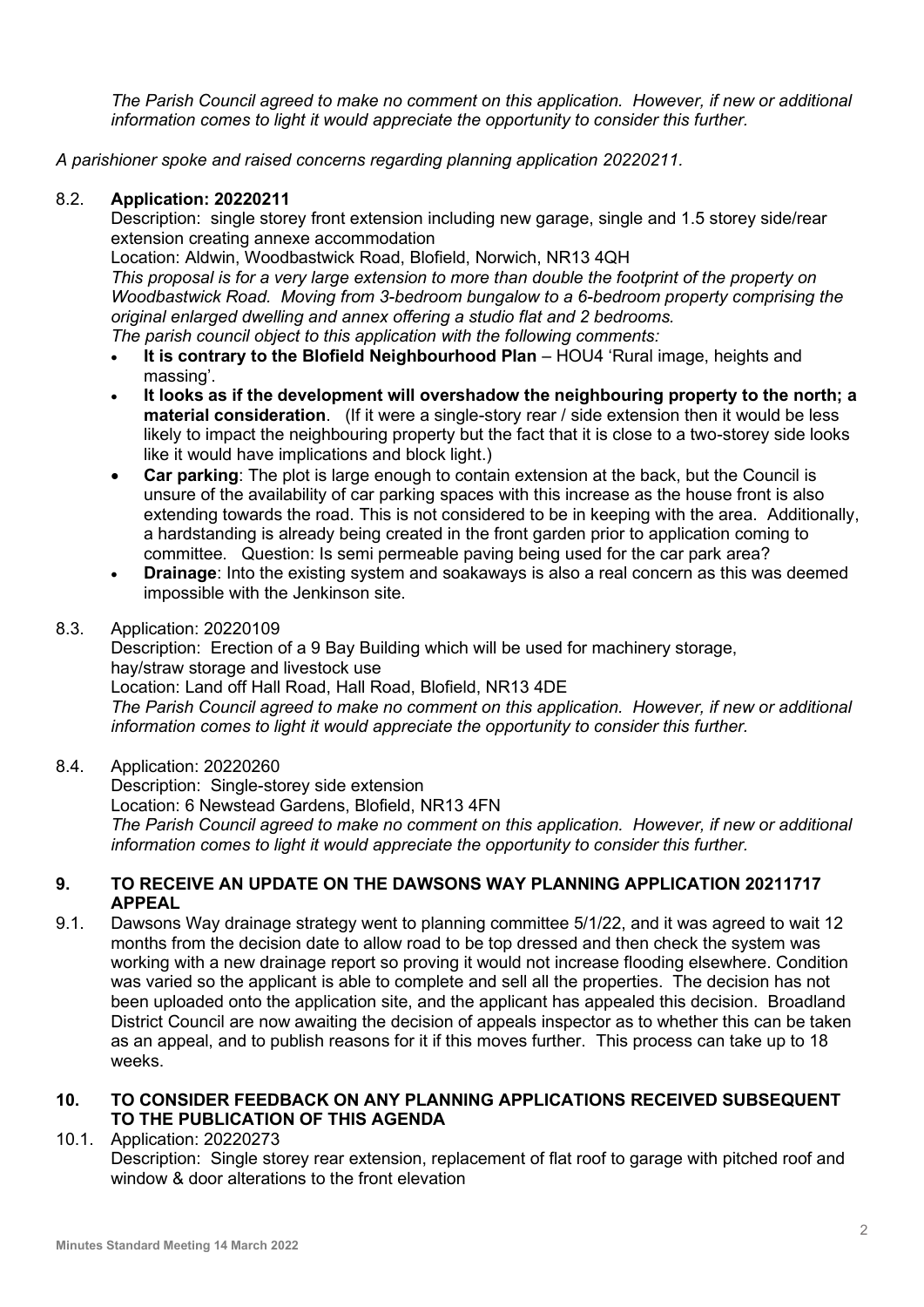Location: 3 Reve Crescent, Blofield, NR13 4RX

*The Parish Council agreed to make no comment on this application. However, if new or additional information comes to light it would appreciate the opportunity to consider this further.* 

#### **11. TO RECEIVE AN UPDATE FROM THE RECENT NCC CHILDREN'S SERVICES / BROADLAND DISTRICT COUNCIL MEETING AND AGREE ANY NECESSARY ACTIONS**

- 11.1. The parish council have drawn up a draft heads of terms document detailing key points for the land exchange. NCC CS have identified that this needs splitting into two documents. NCC CS will review the council draft document and provide feedback as soon as possible.
- 11.2. Initial land surveys are taking place on the Wyngate land. The target date for the school opening is Summer 2024. The council continue to meet with Children's Services for updates.

#### **12. TO NOTE CORRESPONDENCE FROM BDC REGARDING COMMUNITY USE AND PARKING ON THE 'OLD SCHOOL PLAYING FIELD'**

12.1. Broadland District Council have confirmed that 'in principle' a community facility on the 'old school playing field' would be supported in terms of development plan policy and the Blofield Neighbourhood Plan. However, the detail such as scale/layout/appearance/noise assessment/parking provision are all significant factors to consider.

#### **13. TO RECEIVE AN UPDATE ON THE TOWN PIT POND TREES AND CLEARANCE AND AGREE NECESSARY ACTIONS**

- 13.1. Work has now been carried out on the Town Pit Pond. The dead, fallen trees have been removed. The Pond has been cleared and herbicide will be sprayed in April to reduce the reed growth.
- 13.2. The drains that join the road surface into the Town Pit have now been cleared by Norfolk County Council Highways.

#### **14. TO RECEIVE AN UPDATE ON QUOTATIONS FOR CULVERT WORK/BRIDGE PROJECT AT MARTY'S MARSH AND AGREE ANY NECESSARY ACTIONS**

14.1. Some culvert repair quotations and new bridge quotations have been received. There is notable variation in both the costs and the proposed solution to the problem by different companies. The council agreed to take the detail received to date and approach the Environmental Agency for guidance on the best repair solution for the culvert and best bridge solution. The council will then obtain detailed comparative quotations for the work. Clerk (EB) to progress.

#### **15. TO CONSIDER A SPECIAL MOTION TO RECONSIDER ITEM 13.3 ON THE 6TH DECEMBER 2021 AGENDA**

- 15.1. The parish council agreed to reconsider the motion agreed in item 13.3 in the December 2021 meeting.
- 15.2. After a detailed discussion the following proposal (items 15.2.1 15.2.6) was unanimously approved. Clerk (EB) to advise Brundall Parish Council.
	- 15.2.1. Blofield Parish Council have agreed the following points regarding the new bridge:
	- 15.2.2. Brundall Parish Council take ownership of the bridge as it is solely on their land.
	- 15.2.3. Brundall Parish Council will be responsible for insuring the bridge.
	- 15.2.4. Should a replacement be required in the future the two councils will meet to discuss the funding of the replacement.
	- 15.2.5. Blofield Parish Council agree to share any maintenance costs (not bank related) with Brundall Parish Council on a 50% / 50% basis.
	- 15.2.6. As confirmed by Brundall Parish Council, maintenance of both banks the bridge sits upon, will be the responsibility of Brundall Parish Council as the land is in their ownership.

#### **16. TO RECEIVE AN UPDATE ON THE COURTHOUSE WINDOW REPLACEMENTS, APPROVE BUILDING REGULATION COSTS AND REVIEW QUOTATIONS FOR SCAFFOLDING**

16.1. Building regulations are required for the replacement windows work at Blofield Courthouse. This has involved further expenditure of around £500. The council unanimously approved this additional expenditure. Work on the building of the replacement toilet window has commenced. Clerk (EB) to continue working on quotations for the cell bars work, repointing and scaffolding quotations.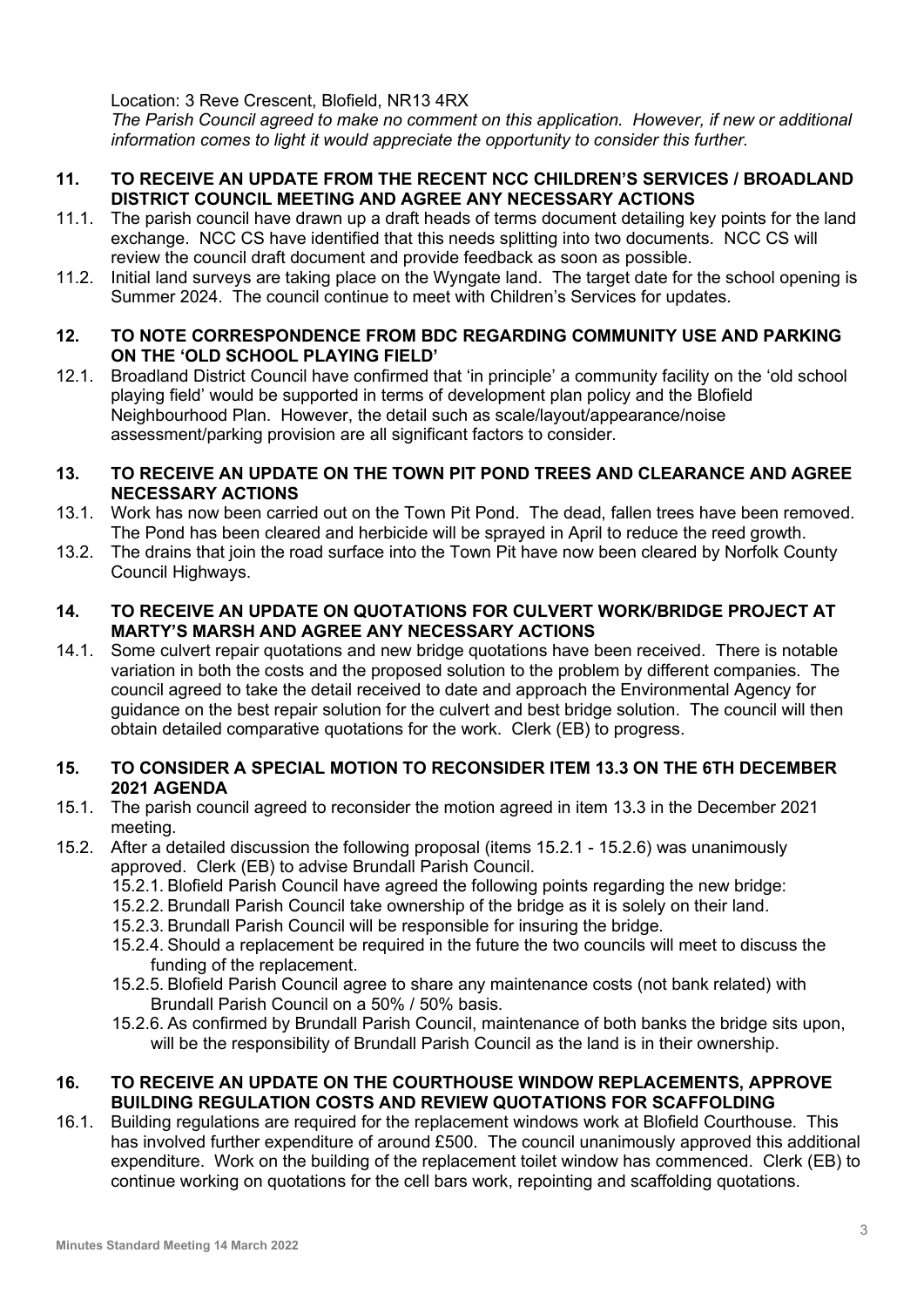#### **17. TO RECEIVE AN UPDATE ON THE COUNTRY PARK PROJECT AND APPROVE 'IN PRINCIPLE' THE SETUP OF A CIO**

- 17.1. Stuart Smith provided an update from the recent meeting with Brundall Parish Council.
- 17.2. Stuart Smith proposed the council approve 'in principle' the set-up of a CIO as the management structure for the country park. The council unanimously resolved to approve this proposal.
- 17.3. The working party have agreed to a clerk and two council representatives from each council working together to set up a draft constitution for the CIO. Clerk (SO) to request a cost from our solicitors for reviewing a draft constitution.
- 17.4. Broadland District Council and the Section 106 officer have agreed that monies required for legally setting up the CIO can come from the section 106 funds the developer has provided for the project.
- 17.5. The Deputy Clerk (Eleanor Bannister) has worked hard on the questionnaire for the parish and will liaise with Brundall to develop further.

## **18. TO RECEIVE AN UPDATE ON THE CHURCHYARD GATE WORKS**

18.1. The new churchyard gate at the back of the churchyard will be installed on the 19th April 2022. Clerk (EB) to liaise with the installer and Parochial Church Council representative to ensure all runs smoothly.

#### **19. TO NOTE THE GARDEN CUTTING CONTRACTOR WITHIN THE PARISH FOR 2022**

19.1. The council approved the renewal of the grass cutting contract within the parish for 2022 at a cost of £3247.50. This covers cutting at the Town Pit pond, Marty's Marsh and The Courthouse and weedkilling around signage. It also covers churchyard grass cutting and tree maintenance. In addition, the council agreed to continue with delegated grass cutting at a cost of £2465 for the verges within the parish. This is funded by Norfolk County Council.

#### **20. TO CONSIDER NPTS MEMBERSHIP RENEWAL**

20.1. The council unanimously resolved to approve the NPTS membership for 2022/23 at a cost of £525.

#### **21. TO CONSIDER ZOOM LICENCE RENEWAL**

21.1. The council unanimously resolved to approve the Zoom licence renewal for 2022/23 at a cost of £98.94.

#### **22. TO NOTE UNSUCCESSFUL PARISH PARTNERSHIP BID 2022/23**

22.1. The council noted their unsuccessful bid for funding for a fixed position speed sign within the parish.

#### **23. TO CONSIDER A SMALL GRANTS FUNDING REQUEST FROM BLOFIELD AND BRUNDALL MENS SHEDS**

23.1. Following a brief discussion, the council unanimously agreed to provide a small grant of £200 to the Blofield and Brundall Mens Shed Group. Clerk (SO) to arrange payment.

#### **24. TO CONSIDER A DONATION REQUEST FROM NORFOLK CITIZENS ADVICE**

24.1. Following a brief discussion, the council unanimously agreed to provide a small donation of £50 to Norfolk Citizens Advice. Clerk (SO) to arrange payment.

#### **25. TO APPROVE INVOICES FOR PAYMENT, NOTE COUNCIL FUNDS AND REVIEW INTERNAL MONTHLY CHECKS**

- 25.1. The council noted the payments made in February 2022 of vouchers #187 #199 totalling £3,193.67 (Appendix A). The council unanimously resolved to approve all payments for March 2022 of vouchers #200 - #223 totalling £11,441.92 (Appendix B). Clerk (SO) to make payments.
- 25.2. The council noted the bank reconciliation balance at 4 February 2022 of £908,583.10 (Appendix C).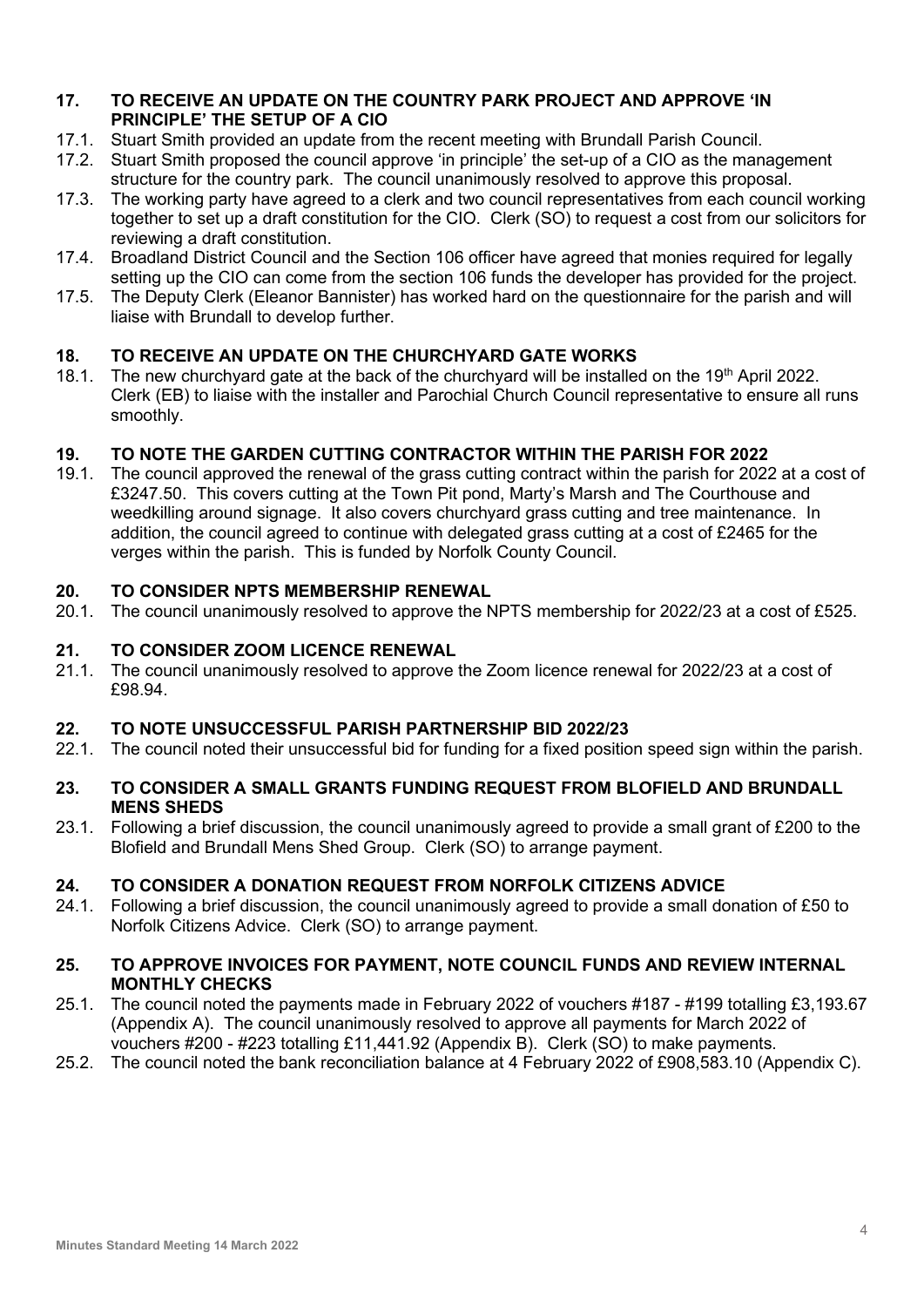## **26. TO RECEIVE AN UPDATE ON S106 FUNDS FROM BDC AND AGREE NECESSARY ACTIONS**

26.1. The clerk (SO) advised that the badger homes development S106 funds is approaching its expiry date. The Section 106 officer at Broadland District Council has advised that this can be extended by drawing up a Deed of Variation with a small legal cost of approximately £300 for each party. After a brief discussion, the council unanimously resolved to pay both party's legal costs at approximately £600 in total. This will give more time for the section 106 funds to be spent when the community project progresses. Clerk (SO) to confirm extension and ascertain when the variation will extend until.

#### **27. TO APPROVE THE FOLLOWING REVISED DOCUMENTS DRAFTED BY THE FINANCE WORKING PARTY**

- 27.1. The council unanimously resolved to approve the revised documents detailed below for 2022/23.
	- Standing Orders
	- Finance Regulations
	- Risk Assessment
	- Freedom of Information Scheme
	- Annual Review of the Effectiveness of Internal Control
	- Annual Review of the Effectiveness of Internal Audit
	- Duties of the Responsible Financial Officer
	- Investment Policy
	- Business Continuity Plan
	- Communications Policy
	- Complaints Policy
	- Code of Conduct
	- **Grievance Policy**
	- Disciplinary Policy
	- Filming and Recording Policy
	- Dark Skies Policy
	- Equal Opportunities Policy.

#### **28. TO APPROVE COMMENTS/DRAFT OF THE A47 NORTH BURLINGHAM SCHEME HEADS OF TERMS AGREEMENT**

28.1. The first draft of alterations have been made by Highways England. A second revised Heads of Term agreement is now with the council for further review. The council agreed to refer this to the Allotment Association and bring the final draft back to the council in April. Clerk (EB) to action.

#### **29. TO RECEIVE AN UPDATE FROM THE ALLOTMENT ASSOCIATION / COUNCIL WORKING PARTY MEETING AND AGREE ANY NECESSARY ACTIONS**

- 29.1. Eleanor Bannister (Deputy Clerk) reported that the plots are looking tidy. The plot holder's leases are being issued over the next week. Pest control is ongoing and effective. Eleanor is looking into if mole control is included in the monthly pest control cost.
- **30. TO NOTE THE HEALTH AND SAFETY INSPECTION OF THE ALLOTMENT SITE AND AGREE ANY NECESSARY ACTIONS**
- 30.1. The Health and Safety inspection of the Allotment site was carried out in February 2022. No issues were noted.

#### **31. TO NOTE THE APPENDICES ALTERATION FOR ALLOTMENTS LEASE AND RECEIVE AN UPDATE**

31.1. The council noted the alteration to request allotment holders do not use parishioners email addresses in large circular emails.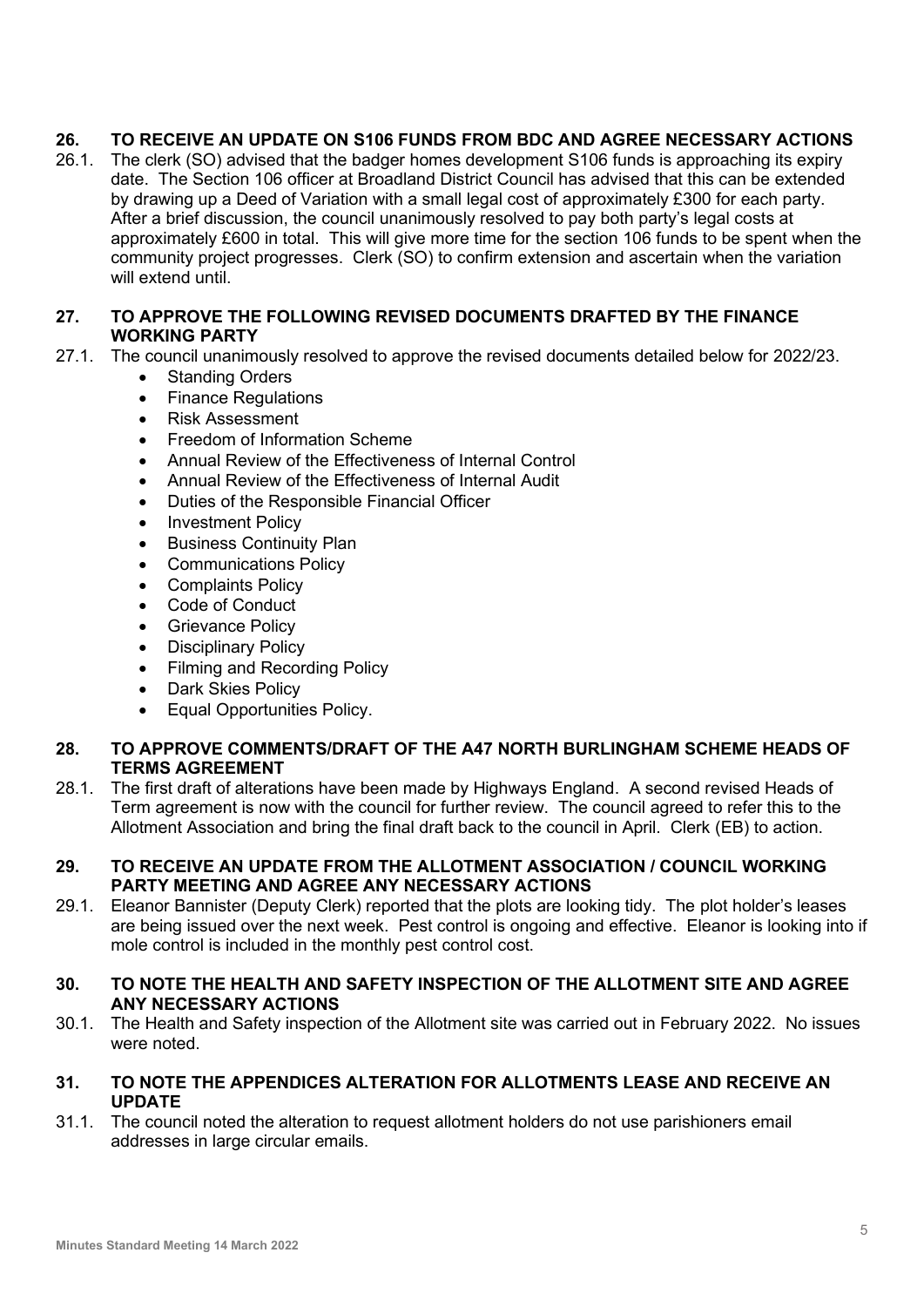- **32. TO NOTE THE HEALTH AND SAFETY INSPECTION OF MARTY'S MARSH AND AGREE ANY NECESSARY ACTIONS**
- 32.1. The health and safety inspection has been carried out at Marty's Marsh. A tree damaged in the winter will require further work in the summer.
- **33. TO RECEIVE AN UPDATE ON HIGHWAYS ENGLAND DESIGNATED FUNDS INFORMATION REQUESTS AND AGREE ACTIONS**
- 33.1. Sarah Dhesi has submitted bids for play equipment to National Highways designated funds for a feasibility study.
- **34. TO RECEIVE AN UPDATE FROM THE COURTHOUSE MANAGEMENT COMMITTEE MEETING AND AGREE ANY ACTIONS**
- 34.1. The council noted the minutes from the committee.
- **35. TO RECEIVE AN UPDATE FROM THE MARGARET HARKER HALL MANAGEMENT COMMITTEE MEETING AND AGREE ANY ACTIONS**
- 35.1. The council noted the recent notes from the recent committee meeting.
- **36. TO RECEIVE AN UPDATE ON PROW FOOTPATH 7 CONCERNS AND AGREE NECESSARY ACTIONS**
- 36.1. Following a brief discussion, it was agreed that the clerk (SO) will write to the PROW officer and NCC Highways officer to request further about having the footpath closed.

#### **37. TO APPROVE A DRAFT PARISH COUNCIL NEWLETTER**

37.1. Stuart Smith detailed thoughts for the next newsletter. If possible, it will contain the country park questionnaire. Other thoughts included Marty's Marsh update, Doctors Surgery donation and images of the tidied Town Pit area. Stuart requested any article by Friday 18<sup>th</sup> March 2022.

#### **38. TO CONSIDER A GREEN/ENVIRONMENTAL POLICY**

38.1. This was postponed to a later date.

#### **39. TO RECEIVE THE CLERK'S REPORT & CORRESPONDENCE**

- 39.1. A Police community engagement event took place at Heathlands Community Centre on 19th February between 10 and 12 pm.
- 39.2. BADCOG planted 14 roadside oaks on 22nd January 2022 along Dyes Road with permission of the landowner Mr Smith. The group will also deal with their aftercare.
- 39.3. The deputy clerk (EB) has put forward the next two names on the WWII street naming list for the development on Hall Road.
- 39.4. A parishioner raised concerns over the lack of footpath on the way out of the village west bound on the Yarmouth Road. A footpath along this section of the road is planned as part of the next developments in this area. Clerk (EB) has chased planning to ensure this improvement does not get lost with many revised reiterations of planning applications.
- 39.5. A new report providing an update on our Norwich Western Link project, to create a new dual carriageway road between the A47 and the western end of Broadland Northway, has been published. This report will be considered by the county council's cabinet when it meets on Monday 7 March 2022.
- 39.6. A member of the public has contacted the clerk delighted to find out that the Newstead Development has been named after her Grandfather Frederick Ernest Newsteads 1<sup>st</sup> counsins. They are also uncles of a lady who is now into her 90s and so pleased to hear that the two brothers were remembered by having Newstead Gardens named after them.
- 39.7. The clerk (SO) has advised NCC highways that the parish council are happy with the proposed speed change and installation of further yellow lines on Plantation Road as part of the Doctors Surgery improvements.
- 39.8. The council have been advised that the testing is taking place on the large empty piece of Wyngates land during March 2022.
- 39.9. A parishioner has raised concerns about ball games on the small community space in Wyngates. Clerk (EB) has contacted NCC to see if they will install any signage.